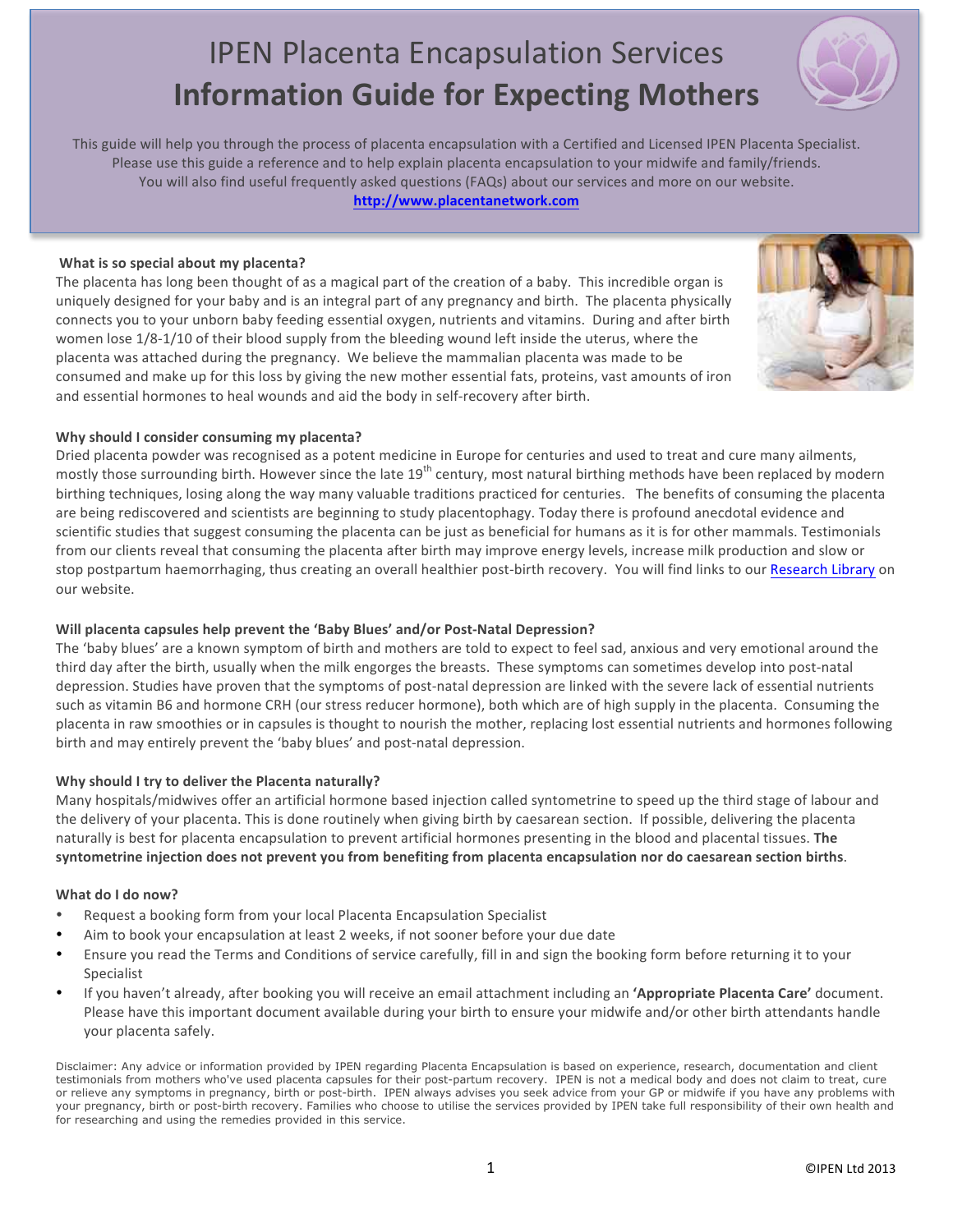# FAQ - Frequently Asked Questions

Please visit our website for even more information and FAOs



#### What do I need to do to keep my placenta safe until the encapsulation?

Your placenta will need to be kept cool to ensure it remains safe to consume after birth. Ideally your placenta should be stored in a refrigerator between 0-4°C after the cord is cut. However some hospitals will not allow you to store your placenta in their fridges, therefore you will need to store your placenta in a cooler bag on ice. Talk to your midwife and add the 'Appropriate Placenta Care' document provided to your birth plan to ensure the correct handling of your placenta and the respect you deserve for your decision.

#### **Supplies needed:**

- Placenta storage container sealable 'leak proof' glass or plastic container, 2-3L (litre) capacity
- Frozen ice packs (at least 4) ready in your freezer to take with you to hospital
- Cooler bag large enough to store the placenta storage container and ice packs

PLEASE USE THE LABEL PROVIDED TO ENSURE YOUR CONTAINER IS FULLY LABELLED WITH YOUR NAME AND PHONE NUMBER. Keep vour placenta cooler bag with you in your hospital room until a Specialist collects it or until a family member or friend transports it to your home refrigerator. If the hospital stores your placenta in their fridge on your behalf make sure it is clearly labeled for your specialist to collect, you may need to sign a hospital release form so please ensure this is done before your specialist arrives to collect.

Home Births: Place your placenta in a suitable container with a lid and store on the bottom shelf of your fridge ensuring readily edible foods are not near or touching your placenta container.

Caesarean Births: Ensure your doctors and midwives are both aware you would like to keep your placenta and ask if your partner can bring your storage container into theatre. The hormone injection syntometrine given to speed up the third stage will not prevent you from benefiting from placenta encapsulation.

#### What if I want to bank my baby's cord blood or donate pieces of my placenta for research?

If you plan to either donate or bank cord blood we advise you prepare two containers, one for the cord (or pieces of placenta) and another for the whole placenta, both labeled appropriately to avoid confusion after birth.

#### When should I contact my Specialist after birth?

We advise you book your encapsulation with your local Specialist at least 2 weeks or sooner before your due date.

Contact your Specialist within 12 hours after the birth of your baby. We aim to encapsulate your placenta within 24-48 hours after the birth giving you the benefits of your placenta as soon as we can.

If for any reason we are not available within 5 days after the birth, you must place your placenta in the freezer. We will then book a suitable time within the next 7 days to make your placenta capsules. You will need to thaw the placenta naturally in the refrigerator for between 24 - 36 hours before we arrive.

#### Why should I choose an IPEN Specialist for my placenta encapsulation?

- Professional We are mothers, doulas, midwives and birth support workers who have experience with pregnancy, birth and post-natal wellness.
- Trained, Certified and Licensed We are highly skilled having received practical and theory training. We hold a Certificate and License from IPEN Placenta Network, blood-borne pathogen and food hygiene certificates and receive ongoing CPD training and support.
- Best Equipment We use high quality equipment to ensure you receive as many nutrients from your placenta as possible.
- Health and Safety IPEN's Code of Practice ensures that we deliver a safe and quality product to every client. We adhere to Government Health and Safety guidelines and our equipment is thoroughly cleaned and sterilised after each client using hospital grade cleansers and sterilisers.
- Sympathetic and Understanding We focus on the Mother; our Client Care package ensures your placenta encapsulation is simple and stress free giving you time to focus on your newborn and your recovery.

#### What is the price?

- Depending on your Specialist, your placenta can be collected after birth and returned by hand or via Special Delivery in capsule form within 1 - 3 days. Your placenta can also be made into capsules in your own home during two, 1% hour 'home visits'.
- Prices vary for each Specialist depending on where you live and the services you require ranging from \$250-\$290 for placenta capsules, other remedies range from \$40 -\$120 each.
- Some IPEN Specialists are able to offer concessions or payment plans for those who are in financial difficulties ask your local Specialists for details.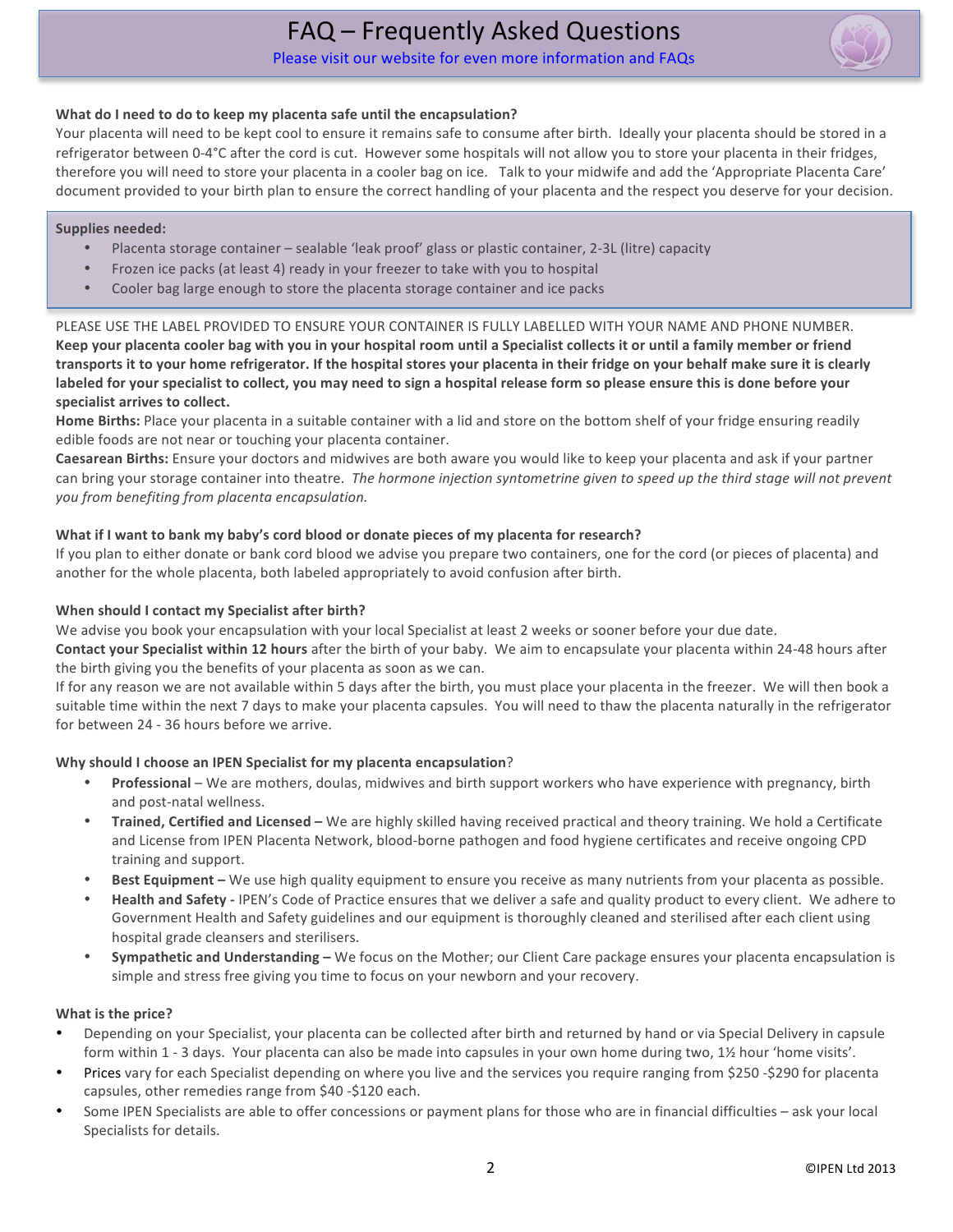### Your Placenta, Your Choice

## Placenta Remedy Guide



All the placenta remedies below can be made from a single placenta; you can choose as many as you like.

#### **RAW PLACENTA SMOOTHIE**



Consuming a small piece of the placenta (about 3 tablespoons size) within 24-48 hours after birth in a smoothie with berry fruits, bananas and water or juice has been shown to encourage the haemorrhaging (bleeding) of the uterus to slow down and/or stop while also replenishing your body with essential hormones and nutrients giving you much needed energy after birth. Mothers who have the raw placenta smoothie after birth report greatly increased energy and often notice their milk 'comes in' within hours. To eliminate all risk of cross-contamination we use a brand new hand-held blender for each client, included in the fee. The raw placenta smoothie tastes of nothing but berries, banana and fruit; in fact it's quite delicious!

#### **PLACENTA CAPSULES** - Size 'O' vegetarian capsules filled with your own dried and powdered placenta



#### How do IPEN Specialists prepare my placenta into capsules?

- 1. Your placenta is washed thoroughly in cold water removing excess blood and clots
- 2. TCM recipe only (see below) the placenta is steamed with lemon, ginger and green chilli
- 3. Your placenta is sliced and dehydrated using a food dehydrator for 8-16 hours depending on size
- 4. Your dried placenta is ground into a powder and put into empty vegetable clear cellulose capsules

#### **Ehoose your preferred encapsulation method:**

#### **TCM METHOD**

The placenta is considered a powerful and sacred medicine, a 'full of life force' organ in China and has been documented as a healing herb since 1578. Steaming the placenta with herbs is a crucial part of making this placenta medicine. This process has been used for centuries and historical references to consuming the placenta cite this method of preparation.

**Storage and usage:** TCM capsules last a lifetime and can be stored at room temperature for up to 6 weeks. They can be refrigerated for up to a year, then frozen for long term use during transition times, PMS and menopause.

**Contraindications:** It is not advised to consume TCM capsules if you have an infection in the body such as the flu or mastitis. It is said that the yang (heat) energy from the TCM capsules can feed the infection. For mastitis, homeopathic treatment is very effective  $-$  Contact Helios or Ainsworth, reputable homeopathic manufacturers or your local homeopath for details.

#### **RAW DRIED METHOD**

Some midwives and placenta specialists believe steaming the placenta may damage vital hormones and nutrients. Using the raw dried preparation the placenta is not steamed but sliced raw and dehydrated at  $52^{\circ}$ C.

**Storage and usage:** Dried raw capsules are not recommended to be stored longer than 12 months and must be kept in the fridge at all times. Raw capsules should not be considered suitable for long term as they are more susceptible to bacteria invasion.

**Options:** If you wish to to benefit from your raw placenta without having raw capsules, your placenta specialist can make you a delicious placenta smoothie, packed with stem cells and iron to help you recover quickly immediately after birth.

#### How often should I consume my placenta capsules?

We recommend mothers consume 1 capsule 1-3 times a day during the first 4-6 weeks post-partum or until you feel your hormones have returned to a state of normality. It is said that taking your capsules with white wine helps your body to absorb the nutrients by thinning the blood and increasing the heart rate. You can take 1-2 capsules whenever you feel you may need a 'pick me up' or more energy (usually a sign of low iron) or to boost your breast milk supply. Dosage instructions and storage guidelines are clearly printed on the capsule jars and in our Congratulations Cards in case you forget.

#### Have more questions? Our FAQ's page online answers many frequently asked questions. Placenta Encapsulation FAQ (http://placentanetwork.com/placenta-encapsulation-faq-for-pregnant-mothers/